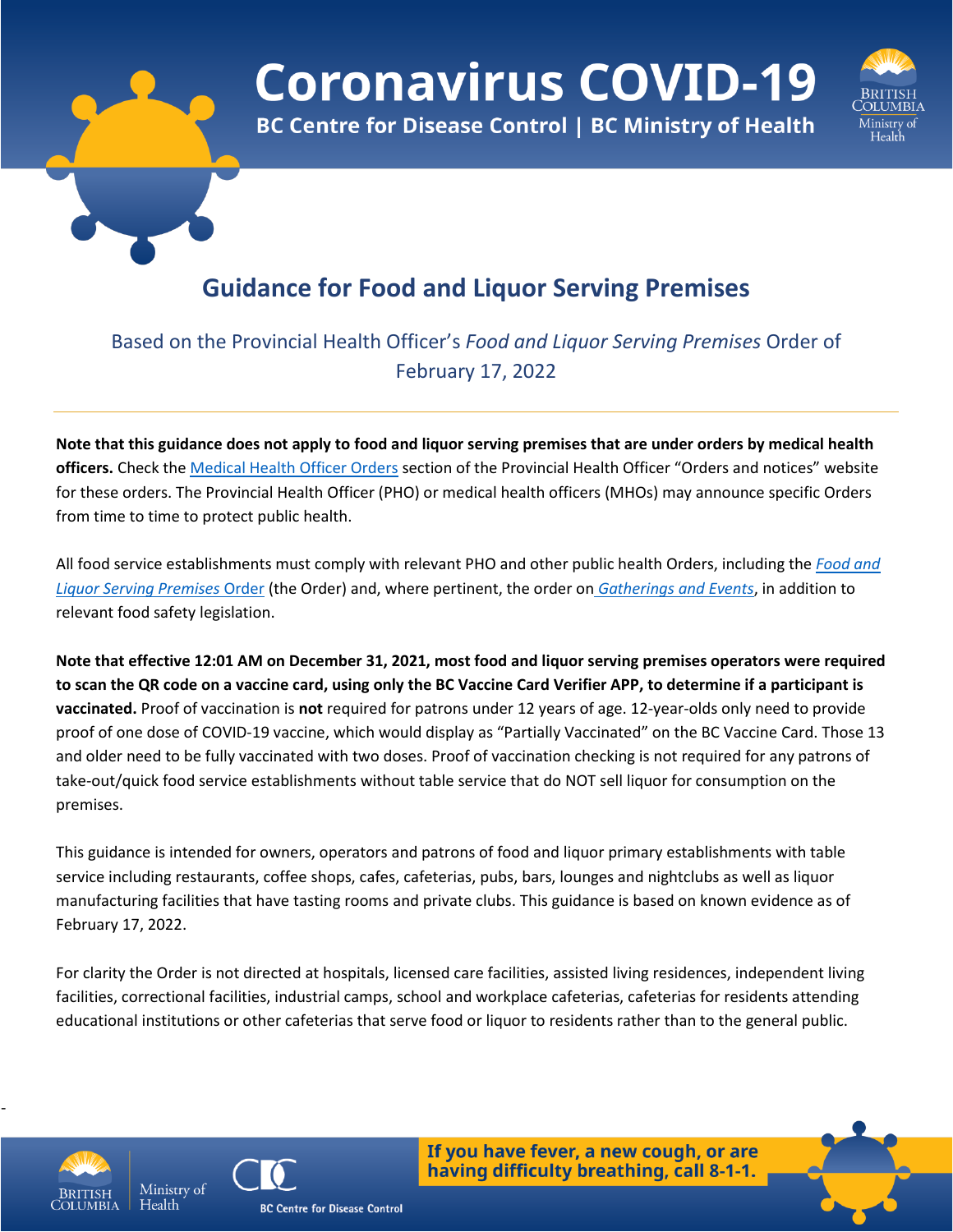### 2 | February 17, 2022

The COVID-19 pandemic continues and while vaccinations are being provided, it is still critical that we reduce the risk of transmission by ensuring that essential hygienic practices and cleaning processes are followed, and that food service establishments have COVID-19 Safety Plans as required by the PHO *[Workplace Safety](https://www2.gov.bc.ca/assets/gov/health/about-bc-s-health-care-system/office-of-the-provincial-health-officer/covid-19/covid-19-pho-order-workplace-safety-january-20-2022.pdf)* Order and [Communicable](https://www.worksafebc.com/en/resources/health-safety/books-guides/communicable-disease-prevention-guide-employers?lang=en) Disease [Plans](https://www.worksafebc.com/en/resources/health-safety/books-guides/communicable-disease-prevention-guide-employers?lang=en) in place.

All [BC Food Premises Regulation](http://www.bclaws.ca/civix/document/id/complete/statreg/11_210_99) requirements remain unchanged and in place. Continue to maintain food safety practices[: Clean, Separate, Cook, Chill.](http://www.bccdc.ca/health-info/prevention-public-health/food-safety)

### **Legal disclaimer:**

The purpose of this guidance is to provide practical public health advice to reduce the transmission of COVID-19 in British Columbia. This guidance does not have legal authority; however, not following the guidance in this document may leave individuals or organizations open to legal action. This guidance does not supersede Orders or direction under the *Public Health Act* or any other provincial or federal legislation. This guidance is subject to changes.

## Purpose of the guidance

This guidance provides information on ways to comply with the Order, which applies to food and liquor primary establishments with table service including restaurants, coffee shops, cafes, cafeterias, pubs, bars, lounges and nightclubs as well as liquor manufacturing facilities that have tasting rooms and private clubs.

As an owner or operator, this guidance will support you when preparing or amending your COVID-19 Safety Plans and [Communicable Disease Plan.](https://www.worksafebc.com/en/resources/health-safety/books-guides/communicable-disease-prevention-guide-employers?lang=en) This guidance will enable patrons to understand their responsibilities under the Order and ways to comply with the premises' Communicable Disease Plan.

This guidance is based upon current knowledge, and it should be understood that it is subject to change as new data become available and developments arise.

The Public Health Agency of Canada considers that COVID-19 is spread from infected people to others by coughing, sneezing, singing, shouting or talking [\(https://www.canada.ca/en/public-health/services/diseases/2019-novel](https://www.canada.ca/en/public-health/services/diseases/2019-novel-coronavirus-infection/health-professionals/main-modes-transmission.html)[coronavirus-infection/health-professionals/main-modes-transmission.html\)](https://www.canada.ca/en/public-health/services/diseases/2019-novel-coronavirus-infection/health-professionals/main-modes-transmission.html)*.* These activities can spread respiratory droplets and aerosols containing the virus that can come into contact with the mucous membranes of another person's eyes, nose, or mouth. Poor ventilation can allow aerosols to remain in the air, increasing the risk of transmission. This information may help guide your COVID-19 risk reduction efforts.

Good sanitation is important to reducing foodborne illness and risk of communicable disease in any food or liquor serving premises. The resources presented here may help you maintain good sanitation practices.

Resource:

• Guideline: [BCCDC Guideline for Cleaning and Disinfecting](http://www.bccdc.ca/health-info/diseases-conditions/covid-19/prevention-risks/cleaning-and-disinfecting)



Health



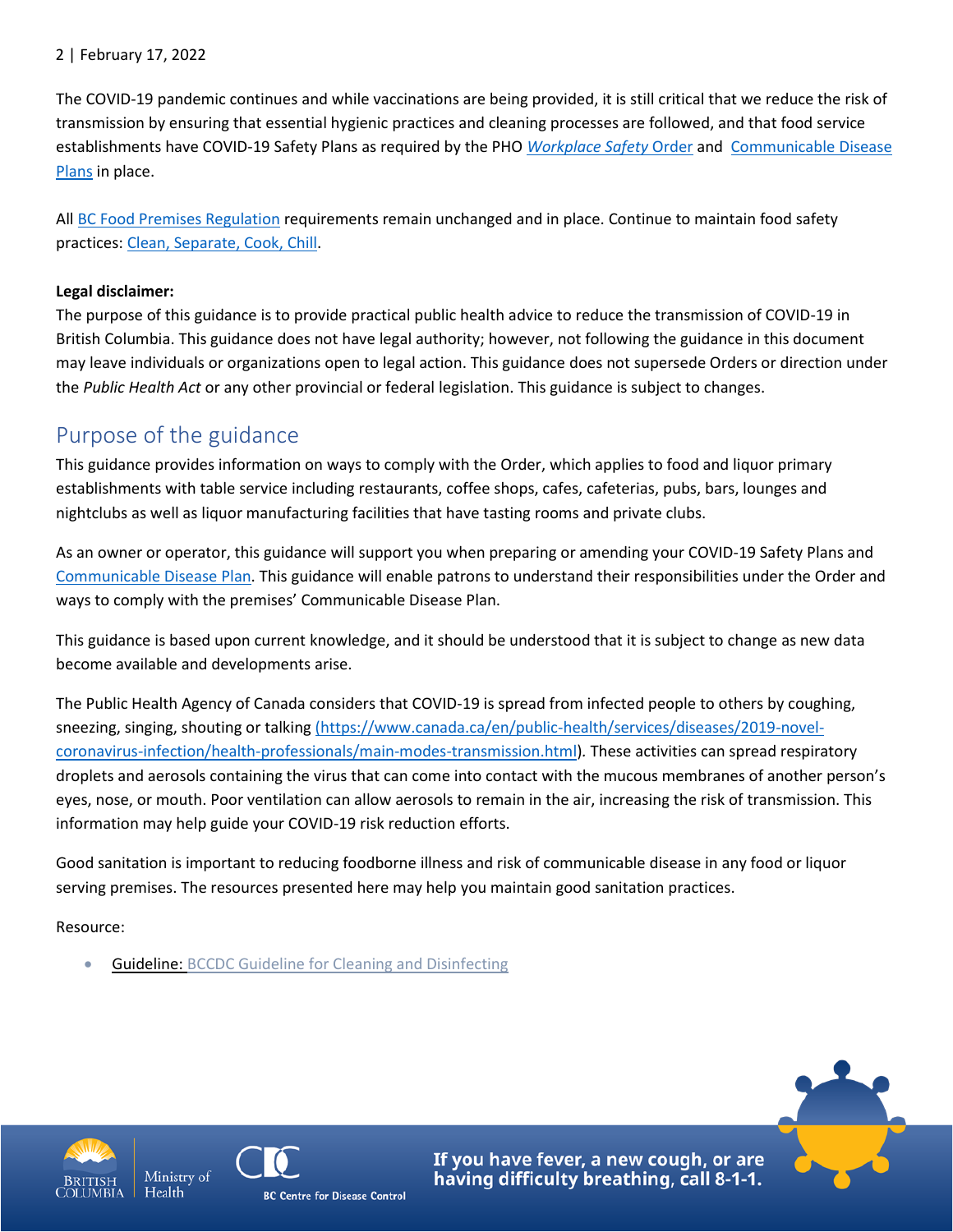3 | February 17, 2022

### Overview of this document

These guidelines are organized into the following series of tip sheets:

- Employee Sickness
- Personal Hygiene
- Make Space Between People
- Personal Protective Equipment
- Modify the Environment
- Sanitation
- Managing Information





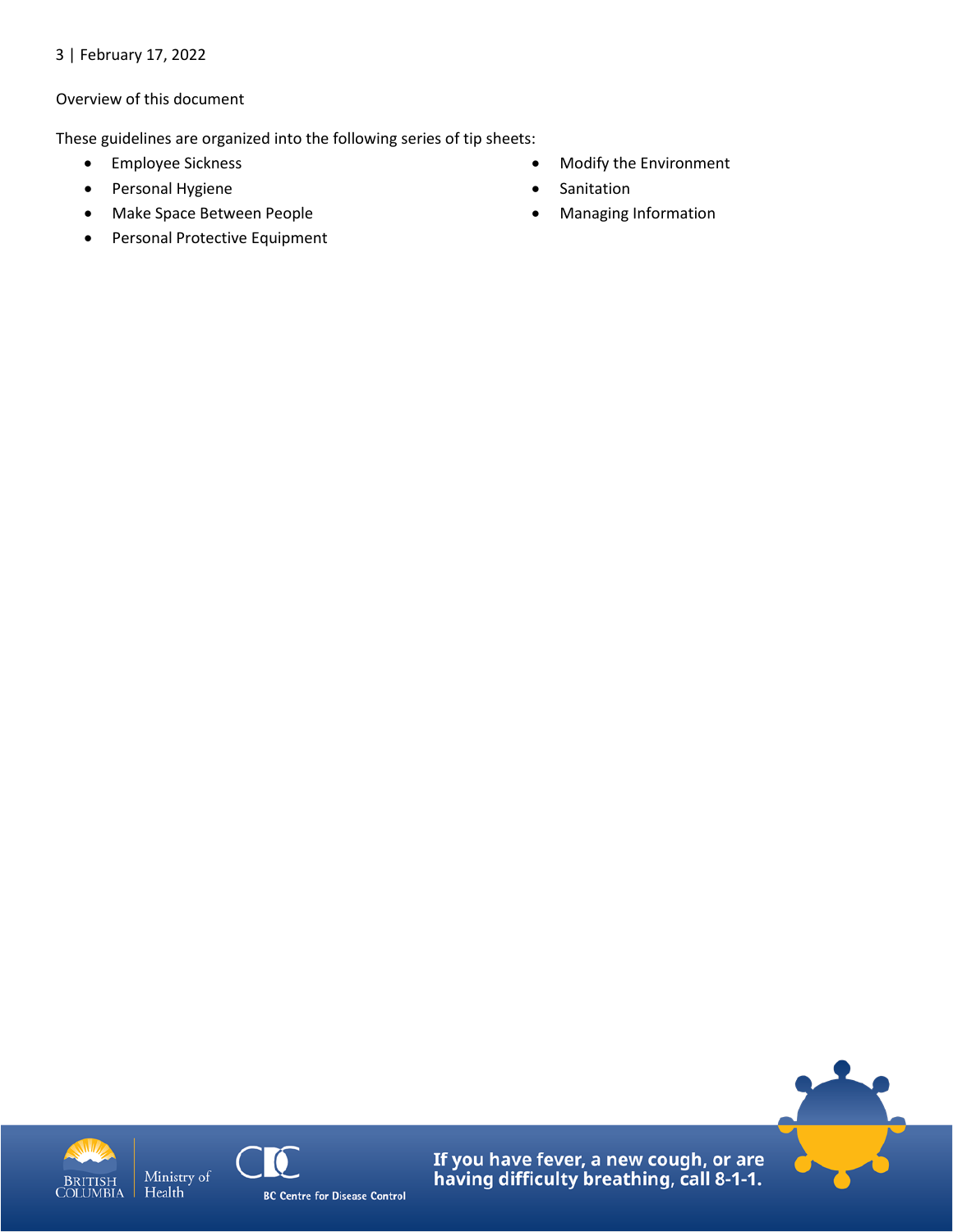4 | February 17, 2022

Tip sheet – Employee Sickness

# **Goal: To prevent sick employees from spreading the virus by ensuring employees stay home if they are ill.**

- Tell your employees if they are sick with any symptoms consistent with a communicable disease such as a gastrointestinal illness or COVID-19 they must remain at home, and contact their family physician/primary care provider or Health Link BC at 8-1-1 for further assistance.
- Thoughtfully plan your sick leave policy to create an environment where employees feel supported in staying home when they are sick and communicate this policy to all staff.
- Have operational contingency plans in place for when employees must remain home when sick (e.g., modifying systems to operate with fewer employees).
- Have employees declare they are symptom-free when signing in for the day.
- Sick employees should use the BC COVID-19 self-assessment tool.
- If while at work, an employee starts experiencing symptoms of respiratory illness consistent with COVID-19, ask the employee to don a mask, to leave work immediately, go straight home, and contact their family physician/primary care provider or Health Link BC at 8-1-1 for further guidance.
- Ensure that objects and surfaces touched by sick employees who have left the premises are cleaned and disinfected before being used by others.
- Testing is not recommended for people who do not have symptoms and is prioritize for people for whom testing is clinically indicated and people who live or work in settings with others who are at high-risk of severe illness (see http://www.bccdc.ca/health-info/diseases-conditions/covid-19/testing/when-to-get-a-covid-19-test).

#### Resources:

• Tool[: BC COVID-19 Self-Assessment Tool](https://bc.thrive.health/)









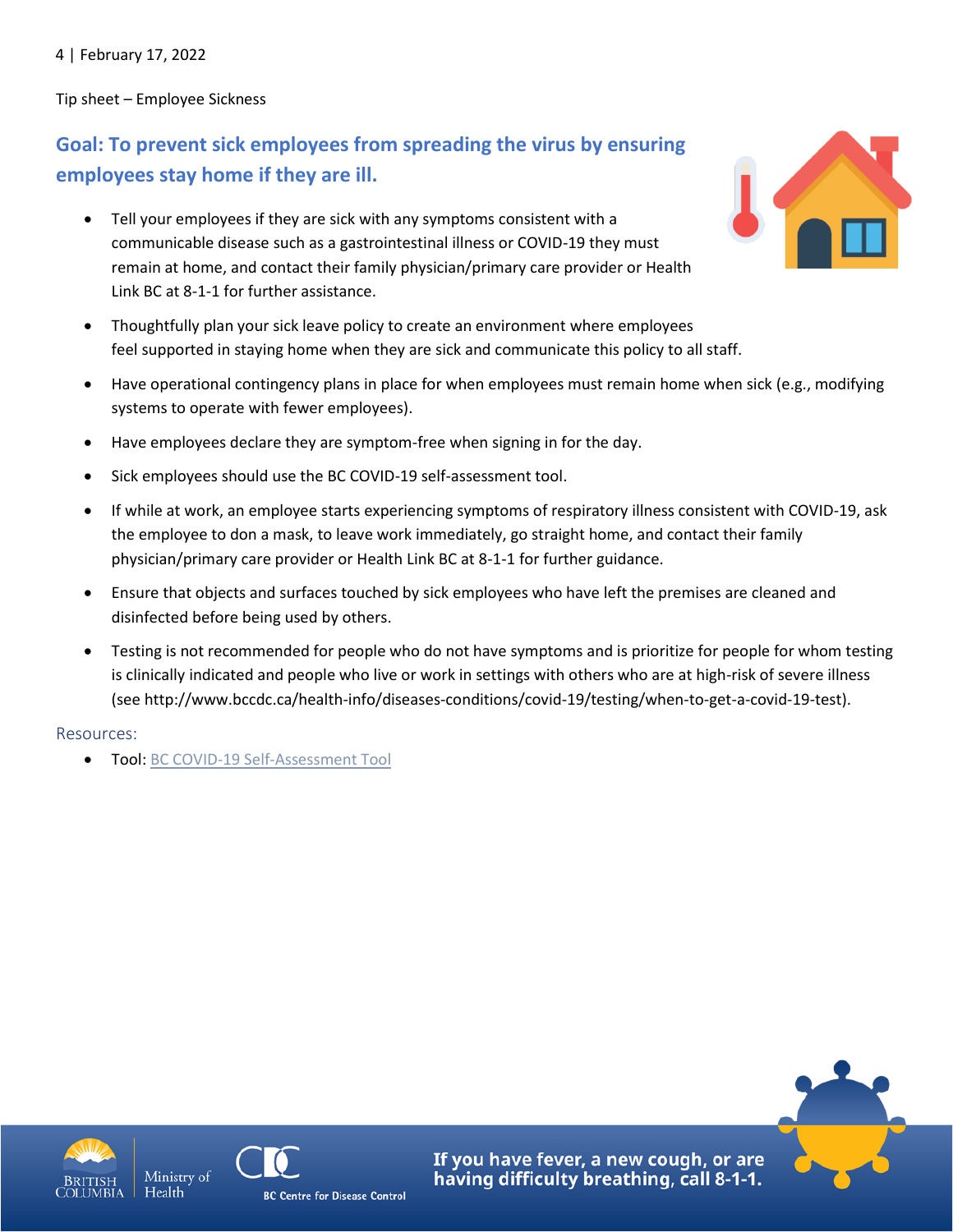# Tip sheet – Personal Hygiene

## **Goal: To limit the spread of the virus by promoting good personal hygiene including hand washing, hand sanitizing, and cough/sneeze etiquette.**

- Replace physical greetings such as handshakes and hugs with non-contact greetings.
- Consider providing alcohol-based hand sanitizer at entrances with posters reminding of the importance of handwashing/sanitizing following contact with common touch surfaces.
- Hand washing facilities or alcohol-based sanitizers must be within easy reach of any self-service food or drink stations on the premises.
- Washrooms and dedicated hand washing sinks should have liquid soap, paper towels and warm running water at all times.
- Consider providing designated uniforms laundered by a service or encourage workers to wear clothes that can be washed frequently.
- Employees should wash their hands with soap and water at the start and end of their shift, after using the bathroom, before eating, after returning from a break, and when hands are visibly soiled.
- Employees should avoid the use of hand sanitizer when handling food.
- Employees should practice good hygiene throughout their shift including proper hand hygiene and cough/sneeze etiquette.
- Employees should avoid touching their face without washing hands first and should wash their hands after touching their face.
- There should be no sharing of cigarettes, vaping equipment, utensils, cups, plates and other equipment.
- Employees should be educated about communicable diseases, such as gastrointestinal illness or COVID-19, so they know how to minimize their spread.
- Consider providing electronic COVID-19 resources to all employees.

### Resources:

- Poster: [BCCDC Handwashing](http://www.bccdc.ca/Health-Professionals-Site/Documents/COVID19_Handwashing%20Poster_MD%20offices.pdf)
- [Video: Hand Washing](https://www.youtube.com/watch?v=a7RBC_2N4KE&list=PLkETa5i0ewgVtWjfEDDrrA7C8h2VWuwFm&index=6&t=0s)
- Video[: Cough and Sneeze Etiquette](https://www.youtube.com/watch?v=8wmKArVuLaI)
- Link: [BCCDC Vaping, Smoking and COVID-19](http://www.bccdc.ca/health-info/diseases-conditions/covid-19/prevention-risks/vaping-smoking-and-covid-19)









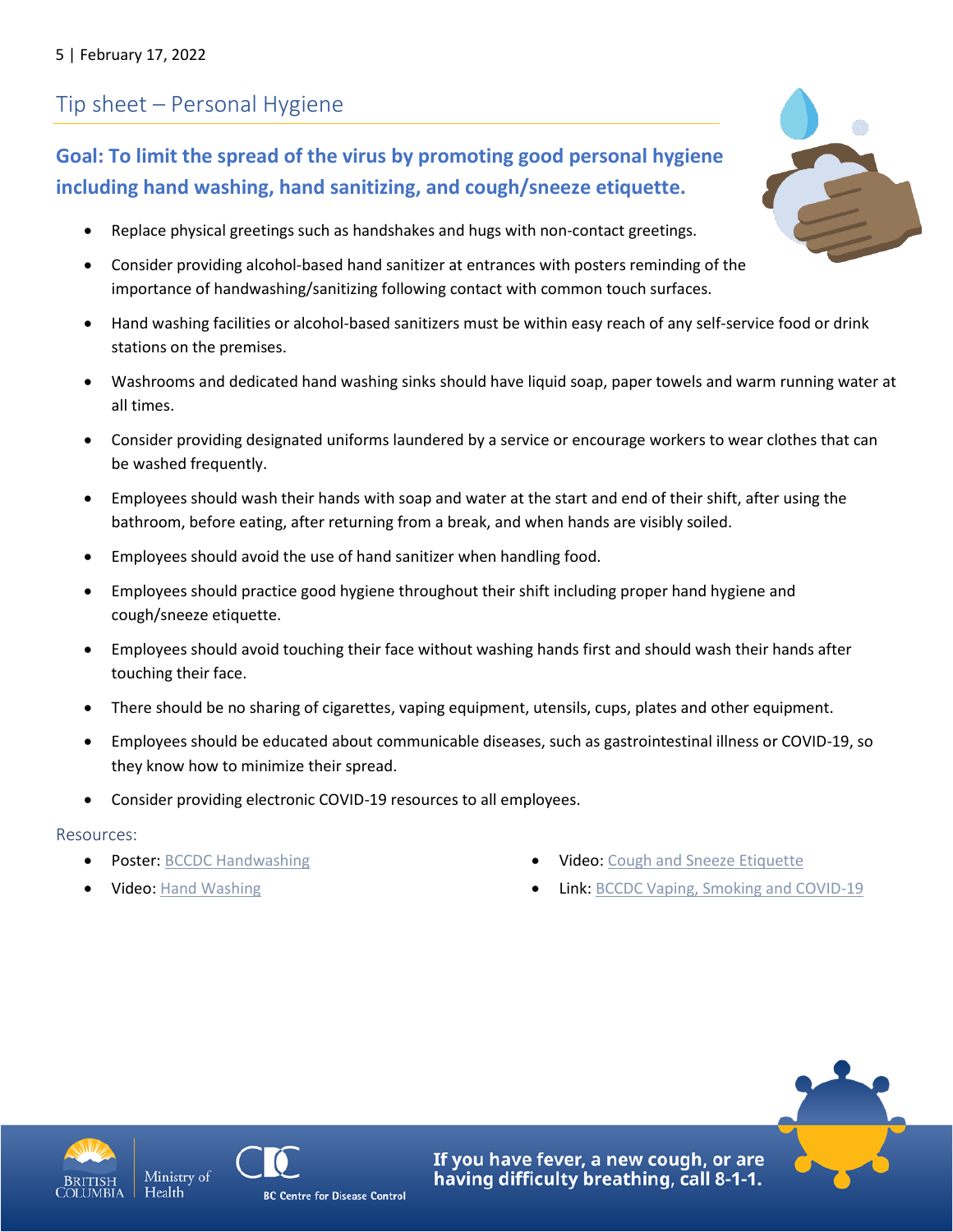# Tip sheet – Make Space between People

## **Goal: To increase space between people and avoid unnecessary contact to reduce risk of transmission of the virus through respiratory droplets.**

- Limit areas where patrons are likely to congregate.
- Empty floor space could be increased by removing unnecessary materials, equipment, and displays, especially in outdoor patios, foyers, high traffic areas, and other small spaces.
- Consider using signage to remind patrons to wear a mask when not seated at their table.
- Spread out seating to maximize the use of available space.
- Delivery or take-out services could be offered as an alternative to dining in. "Drop at the door service" for delivery could be used to avoid close contact with individuals who may be in isolation or who are symptomatic.







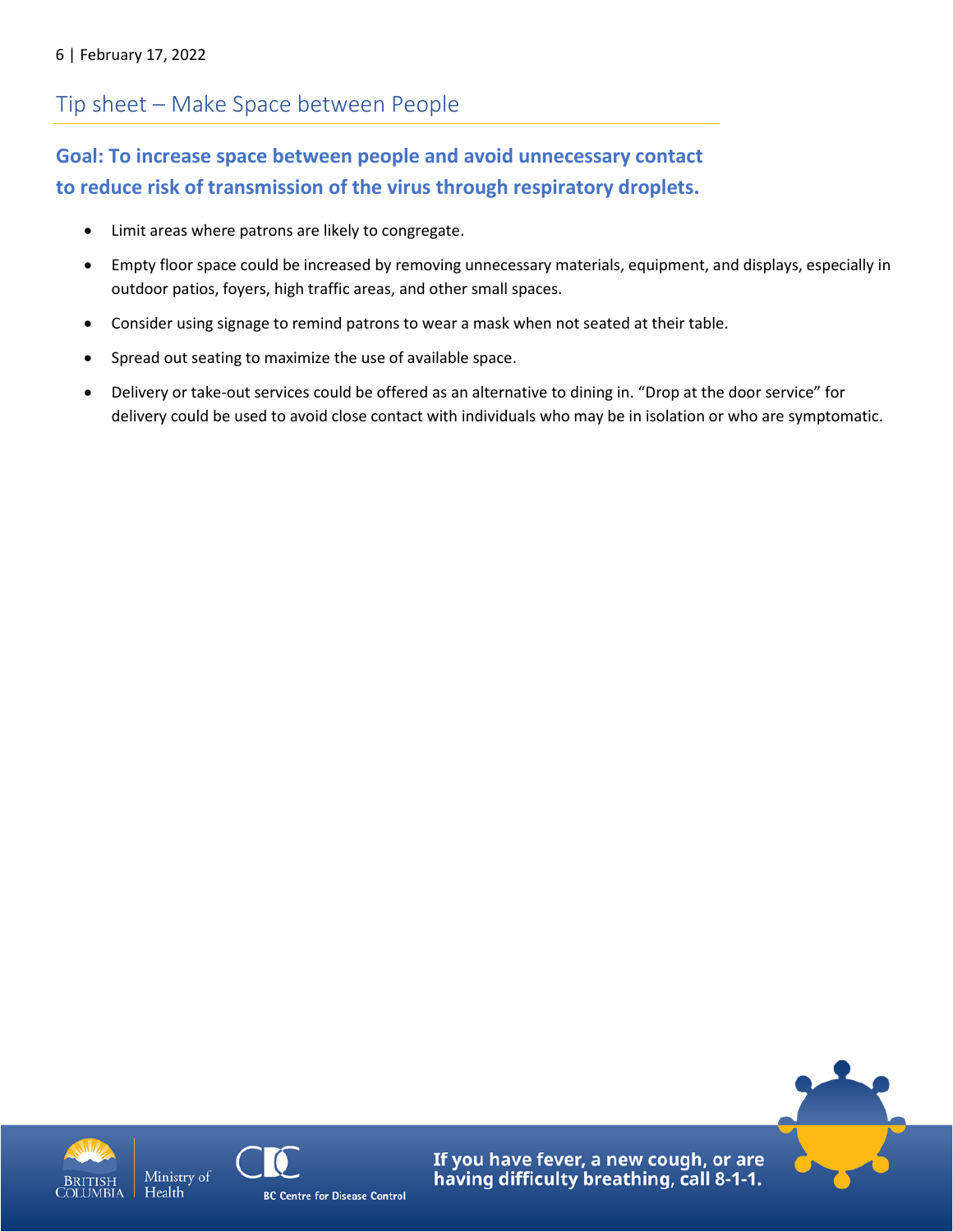# Tip sheet – Personal Protective Equipment

**Goal: To understand the purpose and limitations of personal protective equipment and to ensure that PPE is selected and used appropriately.** 

- Operators and employees must wear a mask when serving customers and when working in an area of the premises to which customers have access, such as customer washrooms.
- Masks and other PPE can reduce transmission but should never be relied upon as a sole protective measure to prevent transmission.
- In situations where the other controls cannot be maintained, service employees and food handlers may choose to wear non-medical masks plus face shields (note that a face shield is not a substitute for a non-medical mask).
- Employees should be aware of the following:
	- $\circ$  Masks can become contaminated on the outside when touched by hands so employees should avoid touching or adjusting them often.
	- o Masks that become wet, soiled or damaged are less effective and should be replaced immediately.
	- $\circ$  Masks should be put on and taken off correctly, including not touching the front of the mask, and washing hands.
	- $\circ$  Cloth masks should be washed every day using the warmest water setting and stored in a clean dry place to prevent contamination.
	- o Never share masks with others.
	- $\circ$  If a non-cloth mask is used (e.g., medical mask), employees should be reminded that these items are for single use only and, in addition to following hygienic mask handling procedures (e.g., washing hands after removing a mask), these masks should not be cleaned for reuse.
- Gloves for service employees and front-of-house staff are not recommended for routine work.
- If food handlers wear gloves for cleaning, if they have a cut, or for any other reason, the gloves should be taken off correctly (see video below), they must be changed between tasks, and hands must be washed between glove changes.
- Glove use is not a substitute for hand hygiene.

#### Resources:

- [Video: How to remove disposable gloves](https://www.canada.ca/en/public-health/services/video/covid-19-how-to-take-off-disposable-gloves.html)
- WorkSafe BC: [Selecting and Using Masks](https://www.worksafebc.com/en/resources/health-safety/information-sheets/covid-19-health-safety-selecting-using-masks?lang=en)
- Face coverings: PHO Order on Face Coverings (COVID-19) - [December 3, 2021](https://www2.gov.bc.ca/assets/gov/health/about-bc-s-health-care-system/office-of-the-provincial-health-officer/covid-19/covid-19-pho-order-face-coverings.pdf)
- WorkSafe BC: [How to](https://www.worksafebc.com/en/resources/health-safety/posters/help-prevent-spread-covid-19-how-to-use-mask?lang=en) Use a Mask
- **BCCDC:** [Guideline on Types of Masks](http://www.bccdc.ca/health-info/diseases-conditions/covid-19/prevention-risks/masks)





Health

**BC Centre for Disease Control** 



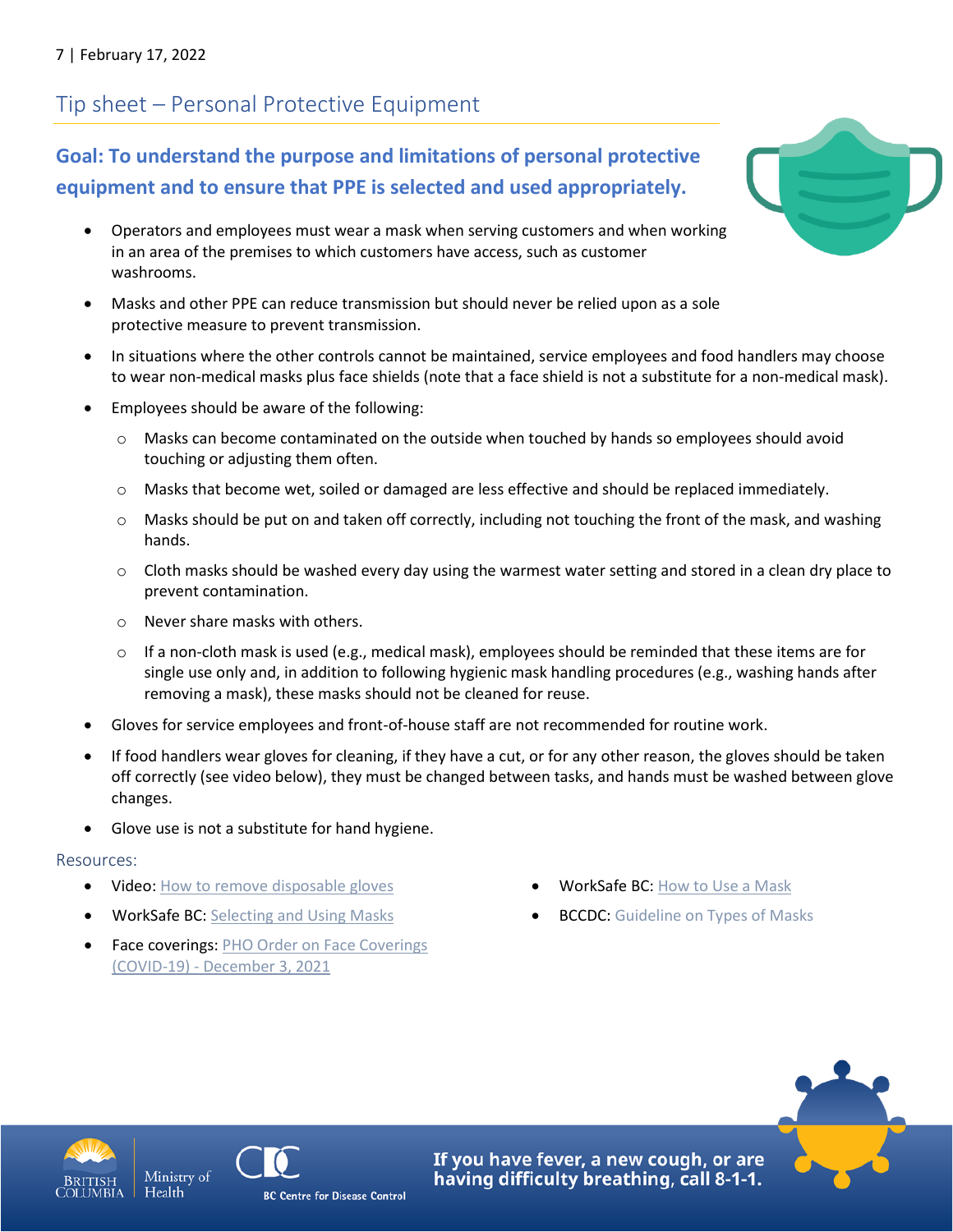# Tip sheet – Modify the Environment

## **Goal: Change the environment to reduce common touch points and make interacting with others safer.**

- Encourage patrons to order take-out food in advance to reduce line ups on site.
- Use signage to remind patrons to have their vaccine card and photo identification ready for verification (via BC Vaccine Card Verifier App) before they enter the premises.
- If a table is not immediately available, instead of having patrons wait in the lobby, consider sending them off-site and using electronic notification when their table is ready (e.g., use text messages rather than common touch pagers).
- Eliminate communal storage areas for employees' personal belongings and consider providing separate sealable bins or lockers instead.
- If possible, increase the amount of outdoor air being brought in and/or natural ventilation. Open windows but be cautious about not allowing pests to gain entrance (install screens if possible).
- Dining area tables could be kept clear of utensils, menu boards and shared condiment containers. Instead, these items could be provided to patrons on request.
- Consider allowing children to keep colouring crayons rather than re-using the crayons.
- Encourage the use of touch-free payment options.
- When cash is the only payment option, staff must avoid touching their eyes, mouth or nose before washing their hands.









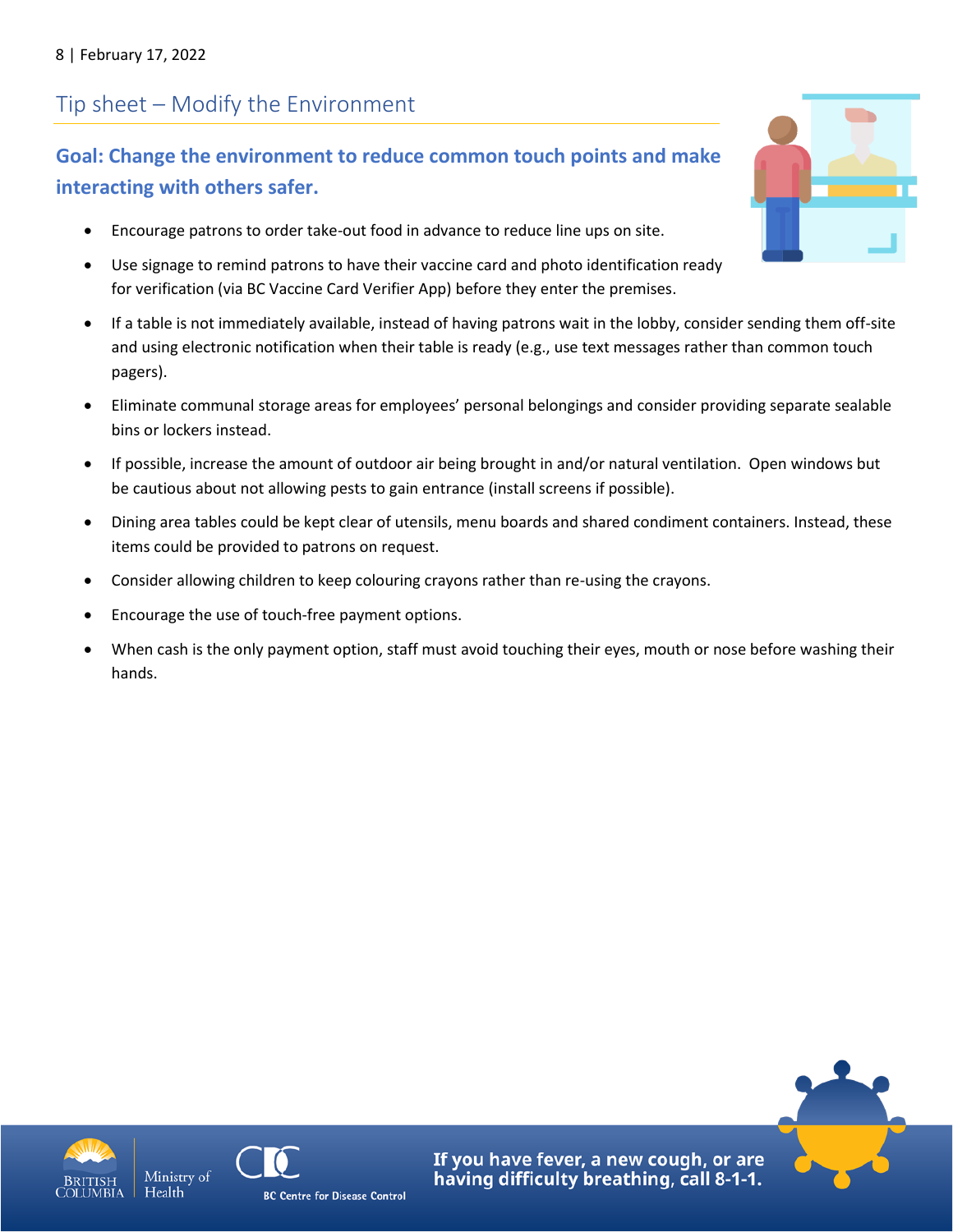# Tip sheet – Sanitation

### **Goal: To clean and disinfect common high touch points.**

- Consider keeping separate cleaning supplies for front of house and back of house areas.
- Multiple plastic lined waste containers should be available to dispose of used tissues, wipes, gloves, and other cleaning materials.
- In addition to following your regular [sanitation plan,](https://www2.gov.bc.ca/assets/gov/health/keeping-bc-healthy-safe/food-safety-security/sanitation_plan_template_-_september_2017.docx) consider creating a checklist of high-touch surfaces that must be cleaned and disinfected more frequently throughout the day. Examples include: door handles, light switches, debit machines, counters, coat racks, break room appliances, railings, trollies, faucets, menus, and condiments, etc.
- The daily disinfection schedule could be posted in a high-visibility area.
- Employees could be assigned to specific disinfection responsibilities, with sign-off.
- It is recommended that any person required to clean has received the appropriate training, including use of appropriate PPE.
- Employees responsible for cleaning should be equipped with any required personal protective equipment depending on chemicals used (e.g., gloves, goggles, aprons and masks).

### SELECTION and USE of DISINFECTANTS for NON-FOOD CONTACT SURFACES:

- Most disinfectants approved for use in restaurants are sufficient to kill SARS-CoV-2 (COVID-19 virus) as long as manufacturer's instructions are followed; special products are not necessary.
- Disinfectants will have a DIN (drug identification number) and clear set of instructions.
- Make sure the appropriate contact time is met (i.e., surfaces must remain wet with disinfectant for the correct length of time in order to destroy any contamination).
- Surfaces that are dirty should be cleaned with soap and water first before disinfecting.

### Resources:

- Approved Disinfectants: [Health Canada approved disinfectants for](https://www.canada.ca/en/health-canada/services/drugs-health-products/disinfectants/covid-19/list.html)  [COVID-19](https://www.canada.ca/en/health-canada/services/drugs-health-products/disinfectants/covid-19/list.html)
- Guideline[: BCCDC Guideline for Cleaning and Disinfecting](http://www.bccdc.ca/health-info/diseases-conditions/covid-19/prevention-risks/cleaning-and-disinfecting)